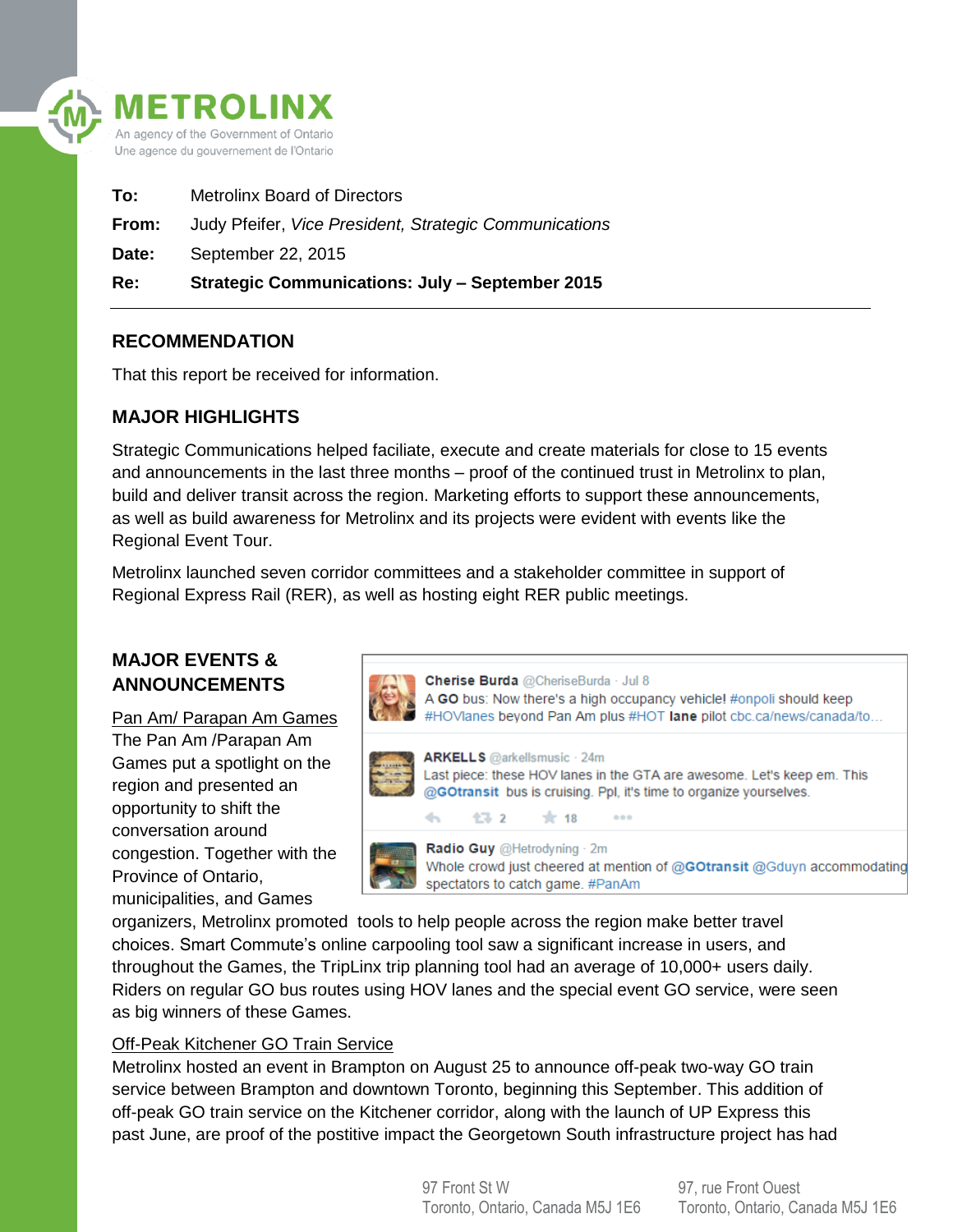on rail service. There was substantial, positive coverage from the event and news release; a dozen major outlets covered the new service, and there were 1.1 million impressions on social media.

#### Bike Share Partnership

In July, representatives from Metrolinx, the Province and the Toronto Parking Authority (TPA) came together to announce a partnership to expand Bike Share Toronto. The event resulted in positive coverage from six major outlets **City**<br>News

CityNews Toronto @CityNews . Jul 6 Bike Share #Toronto gets \$4.9-million boost from @Metrolinx ow.ly/PfKkA @bikeshareTO



on the day of the announcement, and the story continued to resonate throughout the month; editorials in popular local outlets like Spacing and InsideToronto.com appeared days and weeks following the announcement. The news release was also ranked in the top ten most viewed releases on newswire.ca for the week of July 5.

# **MEDIA & DIGITAL STRATEGY**

Media Relations continued to average 50+ media calls per week this quarter, with the focus on the Pan Am transportation plan, UP Express ridership, increased service on the Kitchener line, interest in strategic partnerships, and service-related issues. Media reach continues to rise with monthly impressions averaging 45 million.

Metrolinx continues to perform well on social media, averaging over 3,500 mentions per month across all channels and almost 45,000 impressions on Twitter over the quarter.

## **MARKETING & BRAND**

Corporate Marketing efforts continued to focus on building awareness and understanding for Metrolinx and its initiatives as they are delivered. The new Metrolinx 11-stop Regional Event Tour launched July 31 at Kempenfest in Barrie, reaching 200,000 people



with 4,000 personal interactions. The launch of the 4th social media awareness video (PRESTO-focused "Mr. Relaxed") has had 300,000 views, bringing total campaign impressions to 2.5 million; while a new initial awareness-based RER social campaign garnered 50,000 impressions via Twitter and 400 engagements across Metrolinx social channels.

In addition, the July print advertorial in Metro reached 500,000 readers across the GTHA with highlights of recent progress milestones (UP, York Concourse, RER commitment); the regionwide Metrolinx branded construction wraps continued (300+ installed to date); and a Bloor/Weston four week billboard campaign supported UP/GO/PRESTO, generating 3.6 million impressions.

2